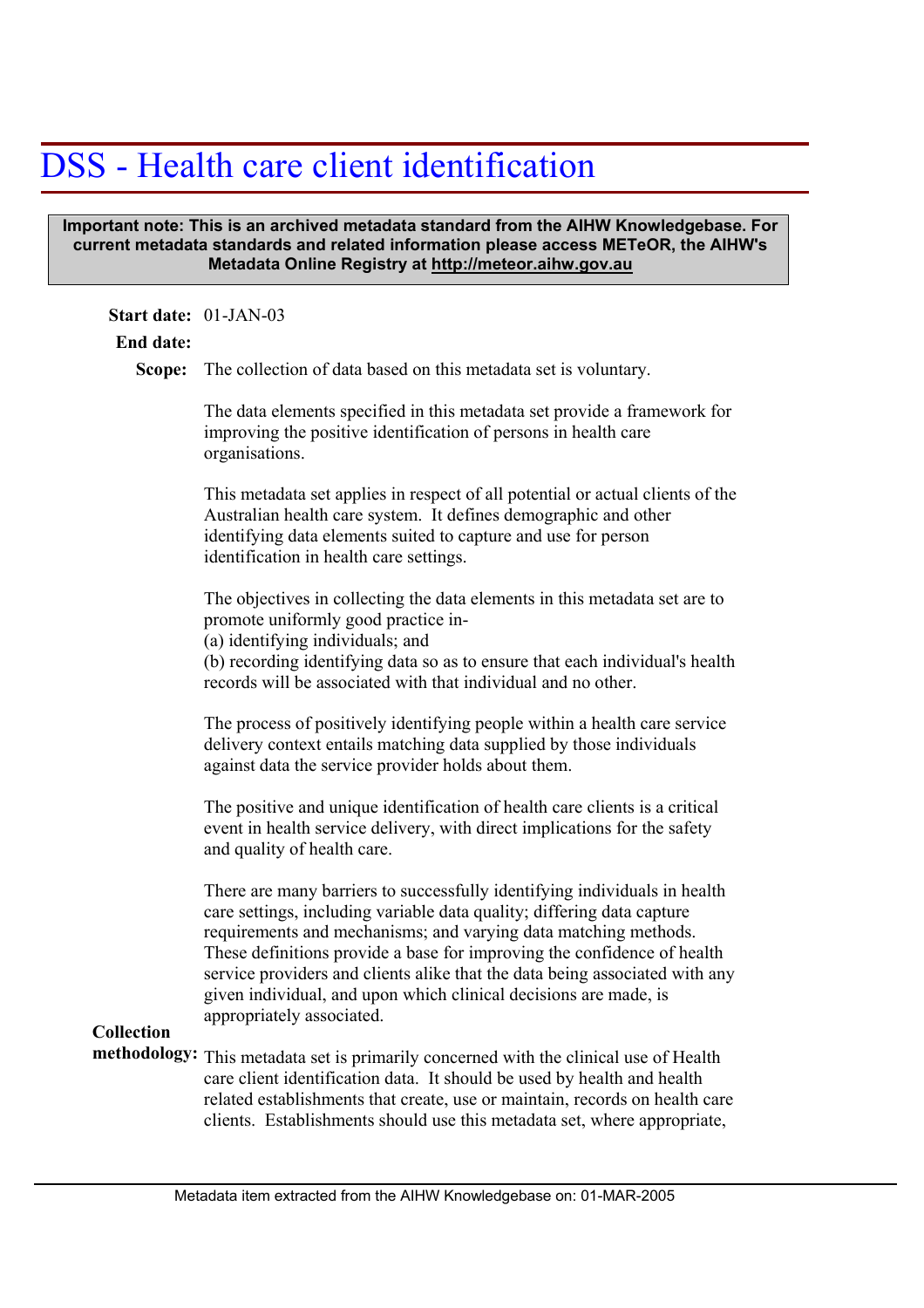for collecting data when registering health care clients or potential health care clients.

#### **National reporting arrangements:**

Collectors of this metadata set should refer to relevant privacy legislation, codes of fair information practice and other guidelines so as not to breach personal privacy in their collection, use, storage and disclosure of health care client information. There is no comprehensive privacy legislation covering both the public and private sectors across Australia so users need to consider their particular set of circumstances (i.e. location and sector) and whether privacy legislation covers those circumstances. A Commonwealth legislative scheme applies to the private sector. Users may refer to the Federal Privacy Commissioner's web site for assistance in complying with their privacy obligations. In the public sector, in instances where no legislation, code of fair information practice or other guidelines covers the particular circumstances, users should refer to AS 4400 Personal privacy protection in health care information systems.

Public sector agencies should refer to relevant legislation and regulations pertaining to State and Territory records so as not to breach their obligations regarding the creation and retention of public records.

## **Scope links with other metadata**

# sets: Collection of information in national minimum data sets.

Source organisation: Standards Australia Inc.

**Comments:** Data element Address line, version 1 is in DRAFT status. This data element may be viewed on the Knowledgebase.

#### *Data elements linked to this Data set specification*

| Name         | Data        | Reg.         | ID     | Vers Type                  | Current |
|--------------|-------------|--------------|--------|----------------------------|---------|
| Address      | <b>NHDD</b> | NHIMG        | 000799 | Data<br>Element<br>Concept | Current |
| Address line | <b>NHDD</b> | <b>NHIMG</b> | 000786 | Data<br>Element            | Current |
| Address type | <b>NHDD</b> | <b>NHIMG</b> | 000801 | Data<br>Element            | Current |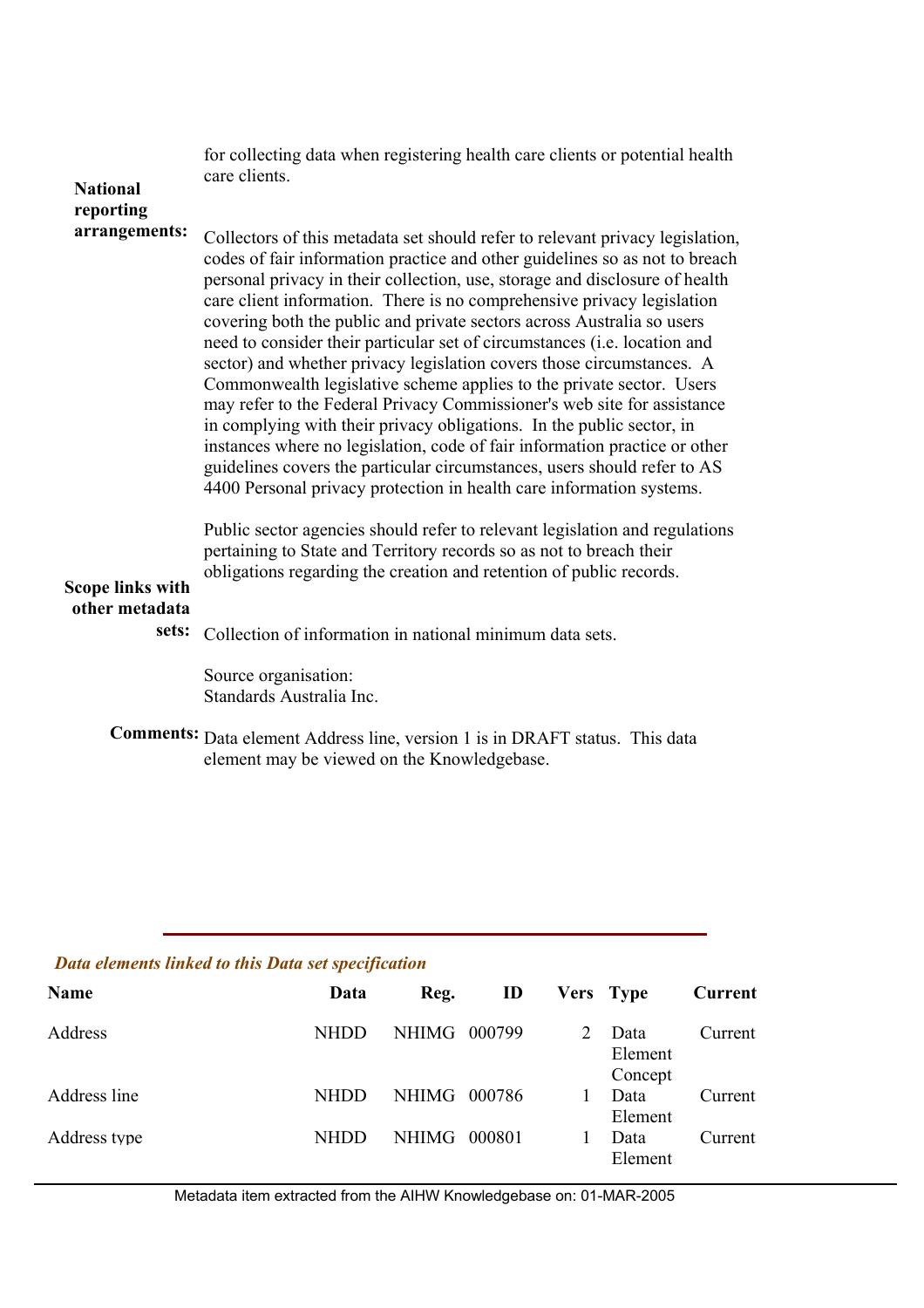| Australian State/Territory<br>identifier         | Int.<br><b>NHDD</b> | NCSIMG 002025<br>NCSDD & & NHIMG        |        | 4              | Data<br>Element            | Current |
|--------------------------------------------------|---------------------|-----------------------------------------|--------|----------------|----------------------------|---------|
| Birth order                                      | <b>NHDD</b>         | NHIMG 000019                            |        | $\overline{2}$ | Data<br>Element            | Current |
| Birth plurality                                  | <b>NHDD</b>         | <b>NHIMG</b>                            | 000020 | $\mathbf{1}$   | Data<br>Element            | Current |
| Building/complex sub-unit<br>number              | <b>NHDD</b>         | NHIMG 001007                            |        | 1              | Data<br>Element            | Current |
| Building/complex sub-unit type<br>- abbreviation | <b>NHDD</b>         | NHIMG 001008                            |        | 1              | Data<br>Element            | Current |
| Building/property name                           | <b>NHDD</b>         | NHIMG 001009                            |        | $\mathbf{1}$   | Data<br>Element            | Current |
| Centrelink customer reference<br>number          | <b>NHDD</b>         | <b>NHIMG</b>                            | 000797 | 1              | Data<br>Element            | Current |
| Country of birth                                 | Int.<br><b>NHDD</b> | <b>NCSIMG</b><br>NCSDD & & NHIMG        | 002004 | $\overline{4}$ | Data<br>Element            | Current |
| Date of birth                                    | Int.<br><b>NHDD</b> | <b>NCSIMG</b><br>NCSDD & & NHIMG        | 002005 | 5              | Data<br>Element            | Current |
| Establishment identifier                         | <b>NHDD</b>         | <b>NHIMG</b>                            | 000050 | $\overline{4}$ | Derived<br>Data<br>Element | Current |
| Establishment number                             | <b>NHDD</b>         | NHIMG 000377                            |        | $\overline{4}$ | Data<br>Element            | Current |
| Estimated date flag                              | <b>NHDD</b>         | NHIMG 000431                            |        | $\mathbf{1}$   | Data<br>Element            | Current |
| Family name                                      | Int.<br><b>NHDD</b> | <b>NCSIMG</b><br>NCSDD & & NHIMG        | 002007 | $\overline{2}$ | Data<br>Element            | Current |
| Floor/level number                               | <b>NHDD</b>         | NHIMG 001010                            |        | 1              | Data<br>Element            | Current |
| Floor/level type                                 |                     | NHDD NHIMG 001011                       |        | $\mathbf{1}$   | Data<br>Element            | Current |
| Given name $(s)$                                 | Int.<br><b>NHDD</b> | <b>NCSIMG 002008</b><br>NCSDD & & NHIMG |        | 2              | Data<br>Element            | Current |
| House/property number                            | <b>NHDD</b>         | NHIMG 001012                            |        | 1              | Data<br>Element            | Current |
| Indigenous status                                | Int.<br><b>NHDD</b> | <b>NCSIMG 002009</b><br>NCSDD & & NHIMG |        | 5              | Data<br>Element            | Current |
| Lot/section number                               | <b>NHDD</b>         | NHIMG 001013                            |        | $\mathbf{1}$   | Data<br>Element            | Current |
| Medicare card number                             | <b>NHDD</b>         | NHIMG 000091                            |        | 2              | Data<br>Element            | Current |
| Mother's original family name                    | Int.                | NCSIMG 002015<br>NCSDD & & NHIMG        |        | 2              | Data<br>Element            | Current |

Metadata item extracted from the AIHW Knowledgebase on: 01-MAR-2005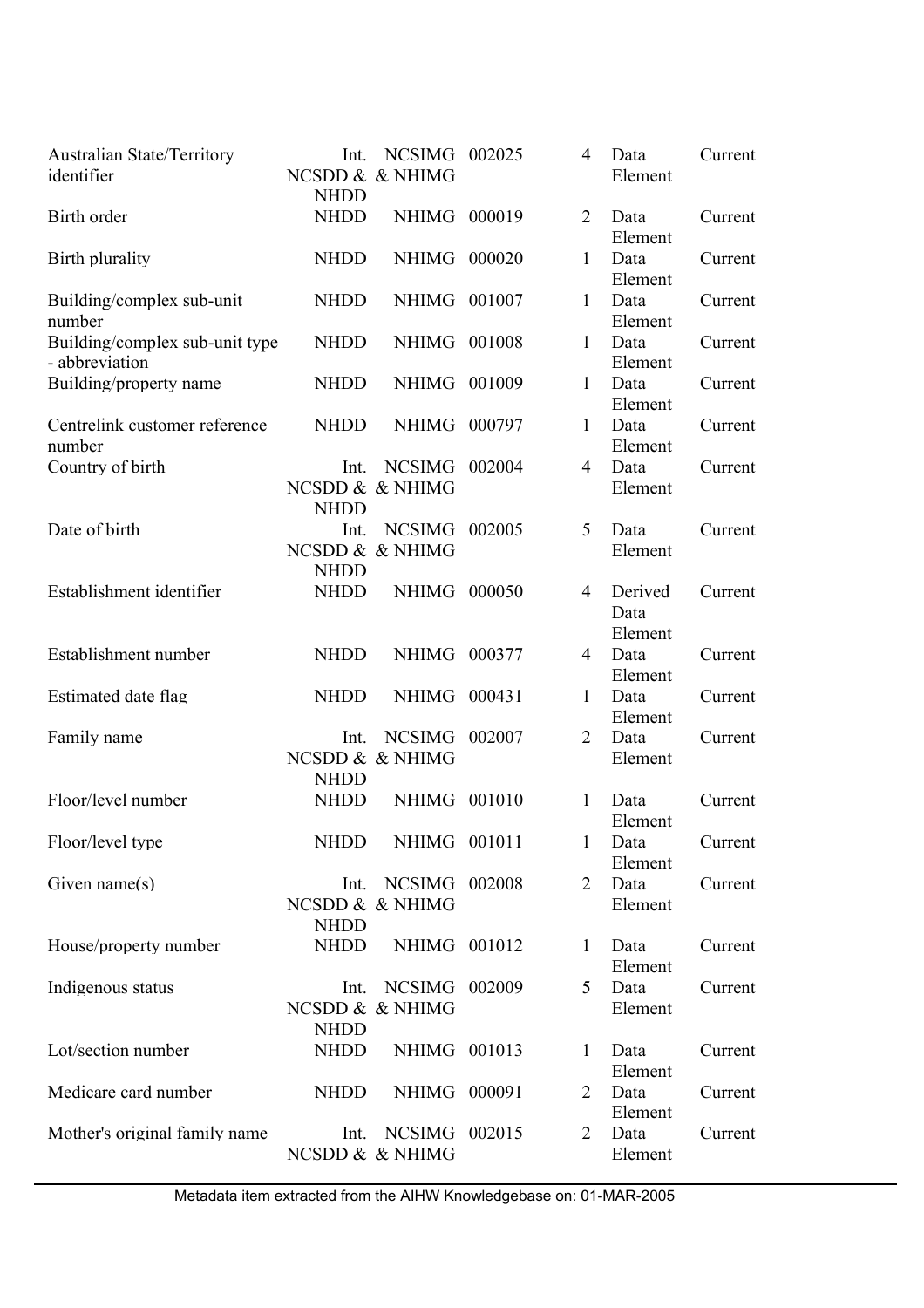|                                          | <b>NHDD</b> |                      |        |                |                            |         |
|------------------------------------------|-------------|----------------------|--------|----------------|----------------------------|---------|
| Name                                     | <b>NHDD</b> | NHIMG 000835         |        | $\mathbf{1}$   | Data<br>Element<br>Concept | Current |
| Name context flag                        | Int.        | NCSIMG 002016        |        | $\overline{2}$ | Data                       | Current |
|                                          |             | NCSDD & & NHIMG      |        |                | Element                    |         |
|                                          | <b>NHDD</b> |                      |        |                |                            |         |
| Name suffix                              | Int.        | <b>NCSIMG</b>        | 002017 | $\overline{2}$ | Data                       | Current |
|                                          |             | NCSDD & & NHIMG      |        |                | Element                    |         |
|                                          | <b>NHDD</b> |                      |        |                |                            |         |
| Name title                               | Int.        | <b>NCSIMG</b>        | 002018 | 2              | Data                       | Current |
|                                          |             | NCSDD & & NHIMG      |        |                | Element                    |         |
|                                          | <b>NHDD</b> |                      |        |                |                            |         |
| Name type                                | <b>NHDD</b> | NHIMG 000784         |        | $\mathbf{1}$   | Data                       | Current |
|                                          |             |                      |        |                | Element                    |         |
| Person identifier                        | Int.        | <b>NCSIMG</b>        | 002020 | $\overline{2}$ | Data                       | Current |
|                                          |             | NCSDD & & NHIMG      |        |                | Element                    |         |
|                                          | <b>NHDD</b> |                      |        |                |                            |         |
| Person identifier type - health          | <b>NHDD</b> | <b>NHIMG</b>         | 000841 | 1              | Data                       | Current |
|                                          |             |                      |        |                | Element                    |         |
| care<br>Postal delivery point identifier | Int.        | <b>NCSIMG</b>        | 002022 | $\overline{2}$ | Data                       | Current |
|                                          |             | NCSDD & & NHIMG      |        |                | Element                    |         |
|                                          |             |                      |        |                |                            |         |
| Postal delivery service number           | <b>NHDD</b> | NHIMG                | 001018 |                |                            |         |
|                                          | <b>NHDD</b> |                      |        | $\mathbf{1}$   | Data                       | Current |
|                                          |             |                      |        |                | Element                    |         |
| Postal delivery service type -           | <b>NHDD</b> | NHIMG 001017         |        | $\mathbf{1}$   | Data                       | Current |
| abbreviation<br>Postcode - Australian    |             |                      | 002021 | 3              | Element                    |         |
|                                          | Int.        | <b>NCSIMG</b>        |        |                | Data                       | Current |
|                                          |             | NCSDD & & NHIMG      |        |                | Element                    |         |
|                                          | <b>NHDD</b> |                      |        |                |                            |         |
| Region code                              | <b>NHDD</b> | NHIMG 000378         |        | 2              | Data                       | Current |
|                                          |             |                      |        |                | Element                    |         |
| <b>Sex</b>                               | Int.        | <b>NCSIMG</b>        | 002024 | 4              | Data                       | Current |
|                                          |             | NCSDD & & NHIMG      |        |                | Element                    |         |
|                                          | <b>NHDD</b> |                      |        |                |                            |         |
| State/Territory of birth                 | <b>NHDD</b> | NHIMG 000155         |        | $\mathbf{1}$   | Data                       | Current |
|                                          |             |                      |        |                | Element                    |         |
| Street name                              | <b>NHDD</b> | NHIMG 001014         |        | $\mathbf{1}$   | Data                       | Current |
|                                          |             |                      |        |                | Element                    |         |
| Street suffix code                       | <b>NHDD</b> | NHIMG 001015         |        | $\mathbf{1}$   | Data                       | Current |
|                                          |             |                      |        |                | Element                    |         |
| Street type code                         | <b>NHDD</b> | NHIMG 001016         |        | 1              | Data                       | Current |
|                                          |             |                      |        |                | Element                    |         |
| Suburb/town/locality name                | Int.        | <b>NCSIMG 002026</b> |        | $\overline{2}$ | Data                       | Current |
|                                          |             | NCSDD & & NHIMG      |        |                | Element                    |         |
|                                          | <b>NHDD</b> |                      |        |                |                            |         |
| Telephone number                         | Int.        | <b>NCSIMG</b>        | 002027 | 2              | Data                       | Current |
|                                          |             | NCSDD & & NHIMG      |        |                | Element                    |         |
|                                          | <b>NHDD</b> |                      |        |                |                            |         |